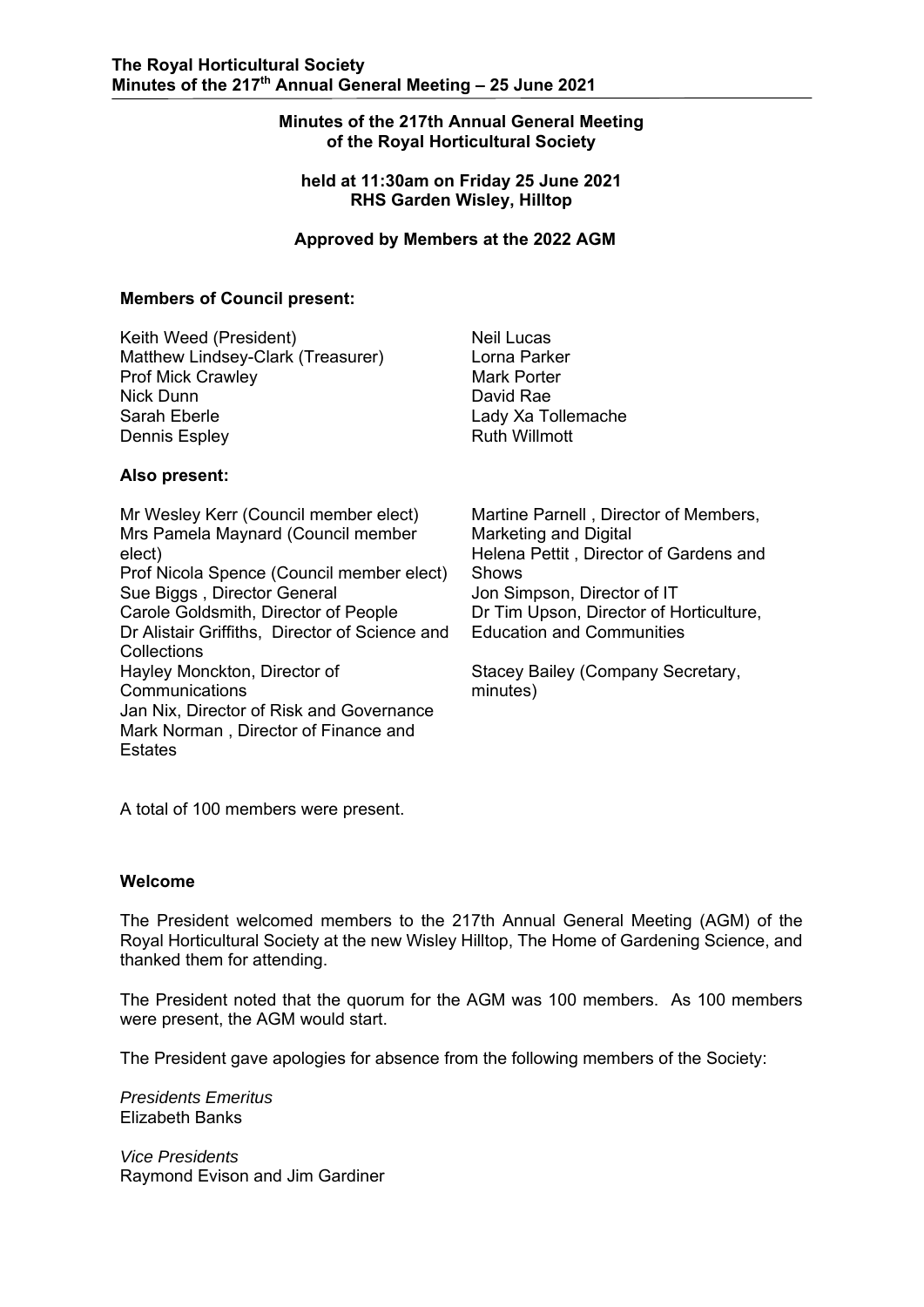### *Council Members*

James Alexander-Sinclair, Kate Lampard, Sarah Raven, Janet Walker, Jon Wheatley

# **1. President's Report**

- 1.1 The President looked back on the previous year to provide an insight into the main achievements of the Society.
- 1.2 The President highlighted that just over one year ago, work started at the Hilltop, For so many people, the past year has been very difficult and challenging. Last year, the Society's AGM was a closed, socially distanced meeting and at that stage we were unable to engage with members with the AGM recorded and loaded onto our website. We are therefore delighted that we are able to hold an open meeting today. Last year's AGM typified a lot of the year with many virtual meetings and a very challenging year for the society and many other organisations. Charities seem to have had it tougher with less resources than many commercial organisations.
- 1.3 When lockdown hit in March last year the RHS had to close all our gardens. We also had a challenging year with RHS Shows with the cancellation of the RHS Chelsea Flower Show and all shows for the remainder of the year.
- 1.4 The President continued that although it was a challenging year, on the other side it was also a magical year for gardening. We saw gardening boom and it caught the imagination of people around the country. The RHS had more and more people engaging with gardening as a physical activity and also nurturing nature and gardening to boost wellbeing. This was a meaningful moment for many people and we saw 10% more gardeners appearing in the UK resulting in another 3 million gardeners.
- 1.5 This increased interest had an immediate impact on the RHS in the first six weeks of the first lockdown when the Society got virtually as many enquiries on our website for advice as for the whole of the previous year. In 2020/21 the Society had over 30 million engagements on our website with people asking for advice, looking for videos and finding ways to engage and buy plants.
- 1.6 The President continued that he was pleased to say that after successfully lobbying the government as part of the Ornamental Horticulture Round Table Group the RHS gardens and garden centres were able to open in June last year. The RHS was also able to hold a successful Glow event across the Christmas period and the President encouraged members to attend this year as it's truly lovely to see the garden lit up after dark.
- 1.7 Although all shows were cancelled last year the RHS switched to a virtual Chelsea Flower Show. In around seven weeks the Shows Team built what turned out to be a fabulous success engaging people at scale.
- 1.8 The President reported that in and out of lockdown when able, he visited the gardens and spent a lot of time on Zoom speaking to Council members and Vice Presidents. This year the President outlined that he had been able to enjoy more visits to the gardens and charting these on Instagram.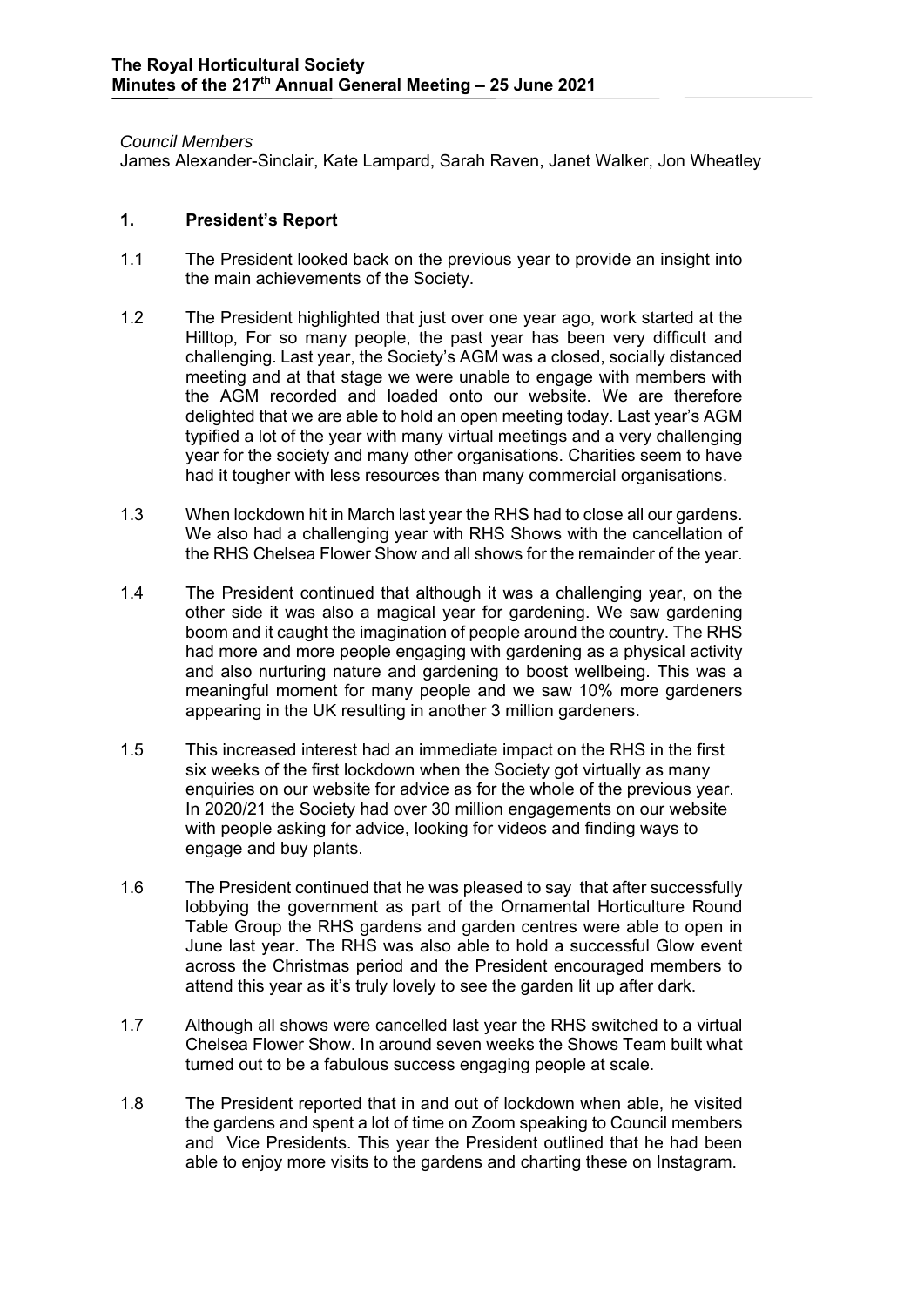1.9 Whilst we saw a boom in gardening we also saw people and communities engaging around gardening and horticulture, whether that be through the RHS, Britain in Bloom or the It's Your Neighbourhood initiatives which has helped many isolated people and those feeling lonely and is a positive outcome from a challenging and negative year. The President concluded that we are now in the completed Hilltop building with three laboratories and three wonderful gardens as well.

## **2. Treasurer's Report**

- 2.1 The Treasurer presented a summary of the RHS Annual Report and Consolidated Financial Statements 2020/21 which would be put before Members for formal approval later in the meeting.
- 2.2 The Treasurer continued that as the President had explained, every area of the Society's activities has been profoundly affected by the Covid-19 pandemic over the past 16 months, which is certainly evident in the financial results for 2020/21. However, despite all of the challenges, the outturn for the year was far better than had been feared at this time last year. This is down to a number of factors: including the welcome support of the Government furlough and VAT relief schemes, the commitment, determination and hard work of our employees, the decisiveness and creativity of the leadership team and, vitally, the loyalty, patience and generosity of our members and donors.
- 2.3 The Treasurer highlighted that the past financial year may not have been a year in which we set many records, but it is nonetheless gratifying to be able to report that the Society did manage to achieve a small surplus. While our income from regular operations decreased by 35% to £60.7m, mainly because of the cancellation of the shows, net operating expenses before depreciation were reduced by some 33% to £56.1m. After depreciation there was a small deficit from our regular operations but this was transformed into a surplus of £571,000 after taking into account the donations and project expenditure relating to the Strategic Investment Programme.
- 2.4 One of the Society's greatest strengths during this period has been the support we have enjoyed from our members. Despite all of the upheaval, membership of the Society declined only slightly last year, ending the year at 521,132, a decrease of 0.8%. While retention remained in line with prior years, acquisition of new members was lower, impacted by the cancellation of the Shows, the closure of the Gardens during the popular Spring season and the restriction on visitor numbers thereafter. However, this was offset by the growth in new members joining online. Since the beginning of the current year, membership has grown strongly and at the end of last week stood at 548,631, an increase of 27,499, partly driven by the strong membership take up at RHS Garden Bridgewater since opening.
- 2.5 Garden visitors declined to 1.7m, 624k lower than last year. Over 80% of this decline resulted from the closure of the Gardens in the Spring. Despite the limits on capacity and the timed entry system in operation since reopening, visitor demand remained strong throughout the period, which was reflected in record attendance of over 160k at the Glow evenings across the Gardens. As for the current year, visitor levels were somewhat muted in February and March during the stay at home and stay local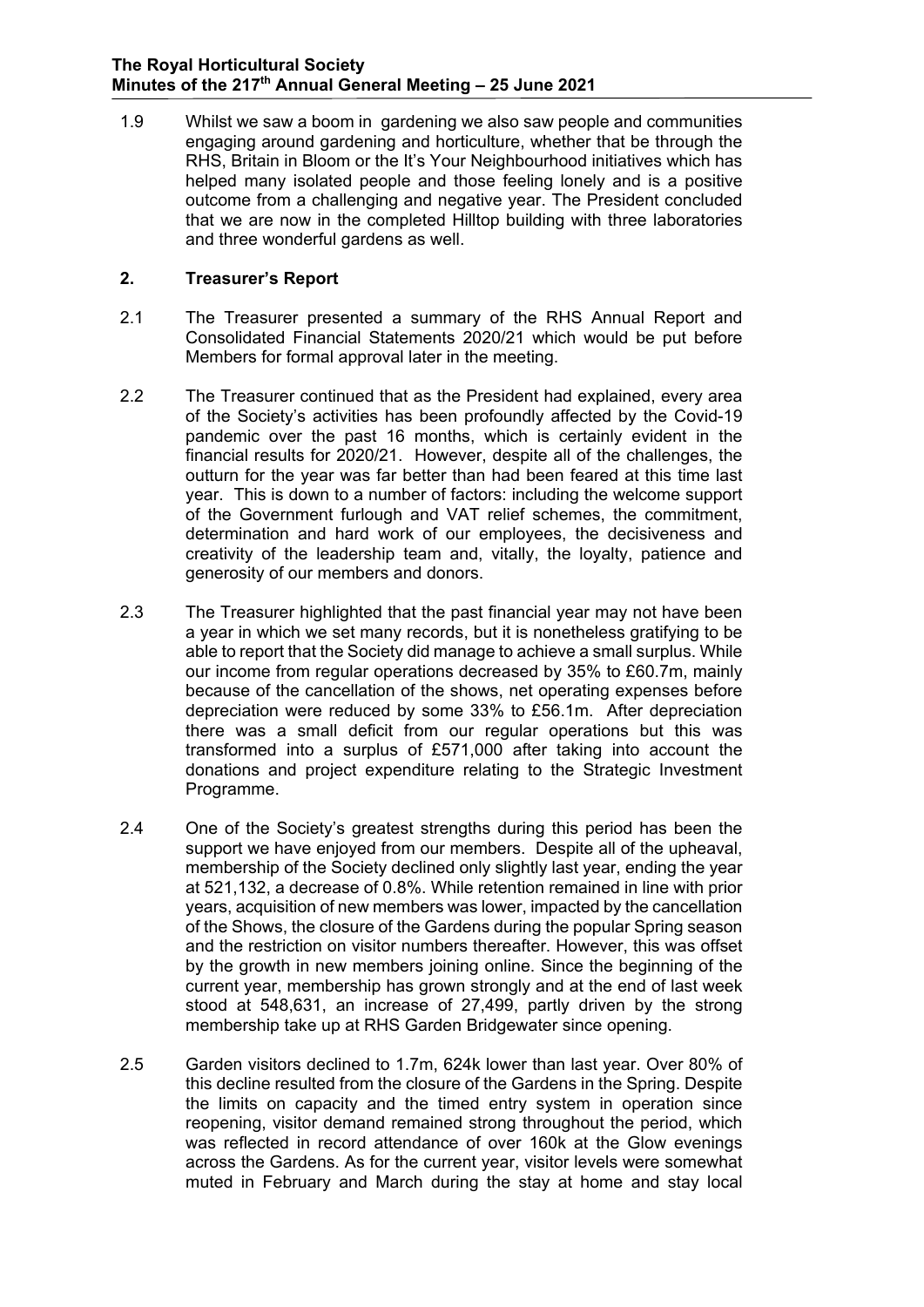phases of lockdown, but have picked up strongly over the course of Spring. By the end of May visitor numbers had reached 670k, nearly double over the same period last year and just 16% lower than 2019, even though entry restrictions remain in force. So far in June, visitor numbers in all the gardens are actually higher than in 2019.

- 2.6 A number of areas of trading income were severely impacted by the pandemic. Around two thirds of the total decline in the Society's income is accounted for by the almost complete elimination of income from Shows, a swing of £22.8m. Income from the Gardens fell by 39% to £3.3m and Trading Income, which includes income from retail, advertising and venue hire, fell by 31% to £17m. However that disguises the fact that Retail actually performed very well once the Gardens reopened, notably here at Wisley, and our online sales grew by 56% benefiting from the overall change in consumer behaviour as a result of Covid-19 and the booming interest in gardening under lockdown.
- 2.7 The Treasurer continued that on a further positive note, income from the Members and Communication division was 8% higher at £26m, and Donations, Legacies and Grants increased by 4% to £17.5m. The Society has been so fortunate to have such stalwart support from members and donors over the past 16 months. Also included in the results of these areas are the monies received from the Government in respect of the VAT and furlough schemes respectively.
- 2.8 Expenses were closely controlled throughout the year, notably in the Shows division, where decisive action by the team ensured that our losses were kept within acceptable bounds. While the impracticality of running a number of our programmes under the limitations of lockdown meant that our charitable expenditure was inevitably curtailed last year, investing more in these activities is a high priority as we emerge from lockdown.
- 2.9 Turning to our capital expenditure, last year was the third year of our peak investment phase under the Strategic Investment Programme (SIP). Capital expenditure on the SIP in the year under review amounted to £25.5m, bringing the total expenditure over that three year period to over £100m. Most of last year's expenditure was in relation to the SIP projects at RHS Garden Bridgewater and here on the Hilltop at Wisley, on this marvellous new building and the three exceptional new gardens in which it is set. With the completion of these two large scale projects, the focus of the programme will turn to a series of smaller-scale but important renovations: to the Laboratory here at Wisley, to the Harrogate Arms up at Harlow Carr and, less tangibly but just as important, the overhaul of a core element of our IT systems with the implementation of a much needed new Customer Relationship Management system or CRM.
- 2.10 Even with the continuing high levels of capital expenditure, the Society's reserves of cash and investments remain healthy, standing at £35.8m at the year end, down from £60.8m. Our investment portfolio performed well despite the stock market volatility during the year due to the defensive overall asset allocation, although investment income fell as a result of the continuing low interest rates and our lower average balances.
- 2.11 Among the many lessons of the last 15 months has been the danger of making confident predictions of the future. While official guidance around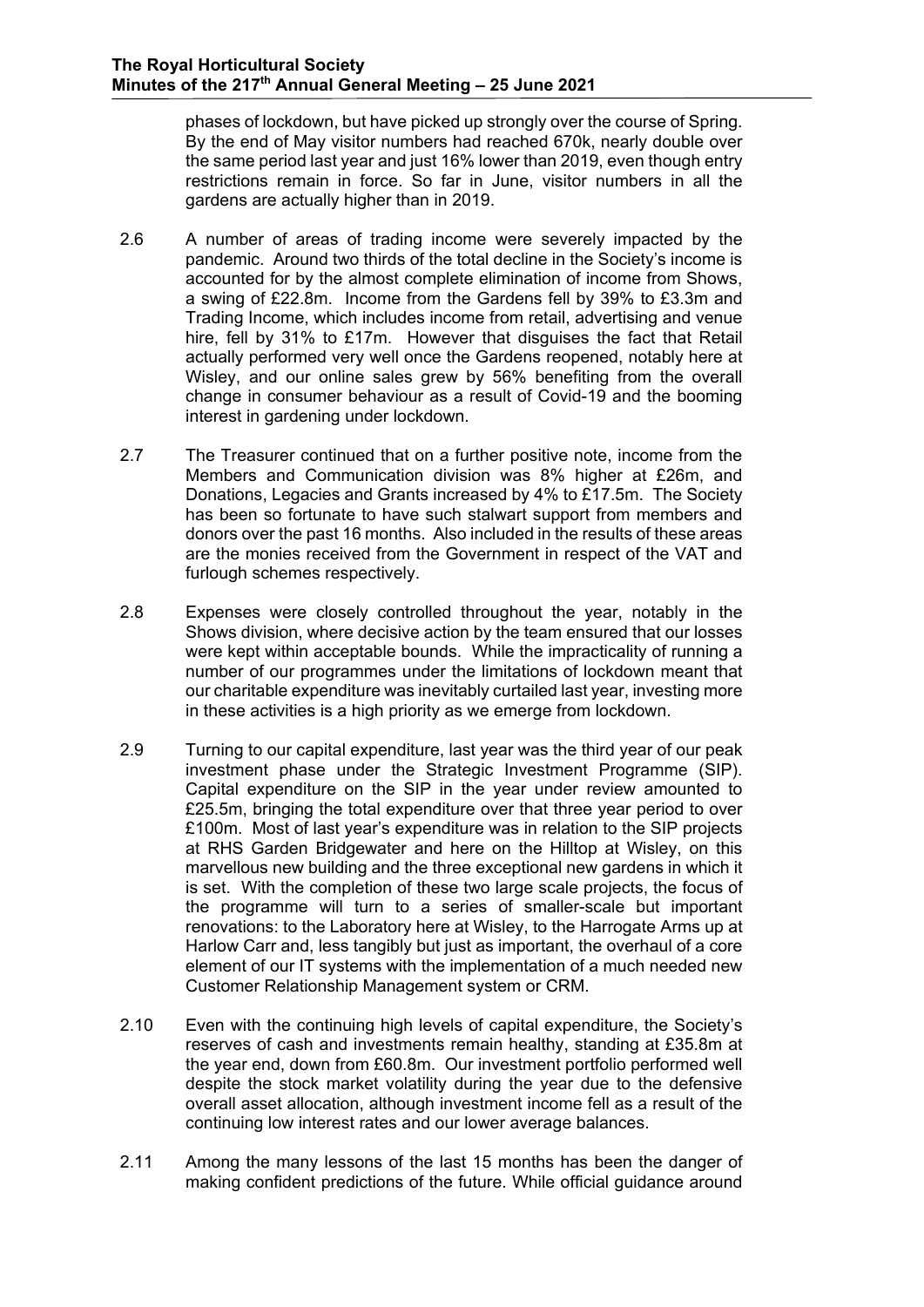the lifting of remaining restrictions is encouraging, the effects of the pandemic will linger and, in terms of our financial performance in the current year, much will hinge on our ability successfully to stage our shows at Hampton Court, Tatton Park and Chelsea over the coming three months. Enormous efforts have been devoted to ensuring that these events can be run safely in line with Government guidance: the safety of our visitors and exhibitors has been and will continue to be our greatest priority and we will make no compromises, regardless of the financial cost.

- 2.12 The Treasurer concluded that while the Society may not be fully out of the woods, there is much to be excited about. Our membership proposition is clearly more attractive than ever and the steadily growing income stream it brings will enable us to fund important new charitable programmes. This building will provide a superb base for our scientific work as well as providing yet another in a series of highlights for visitors to our flagship garden. Our new garden at Bridgewater has opened to great acclaim and will surely provide inspiration and a gardening education to visitors from near and far for decades to come.
- 2.13 After such a testing period, perhaps we should be satisfied if this year is one in which we merely consolidate our position and start the process of rebuilding reserves. But our ambitions remain undimmed and, provided things stay on track over the course of the summer, we will aim to achieve much more.

# **3. Director General's Report**

- 3.1 The Director General highlighted that the opening of Bridgewater in May was a huge success with Carol Klein cutting the ribbon. The last year has been truly terrible and challenging and the Director General expressed sincere gratitude and thanks to the members for their continued support. Without this support the Hilltop building would not have been completed and the society could not have continued its work as the world's leading horticultural society.
- 3.2 The Director General paid tribute to the amazing staff at the RHS for their dedication and passion and thanks to the Leadership Team who have worked amazingly throughout the pandemic.
- 3.3 Looking forward, the Director General highlighted that there is so much to be cheerful about with all the Gardens now open and the biggest elements of the Strategic Investment Programme complete with the rest of the program on track. The Programme is due to be completed by January 2024 but could likely be delivered one year early.
- 3.4 Membership has now reached 550,000. This is a huge achievement and testament to the work of the RHS and the continued contribution of members. Going forward the Society will be measuring charitable Key Performance Indicators to ensure the balance is kept as we need both commercial and charitable aspects to be successful. The Society's Sustainability Strategy will be launched before Chelsea this year and the RHS will do all it can to move this agenda forward.
- 3.5 The Director General continued that although there is much to be cheerful about there are also many challenges ahead. The road out of Covid is not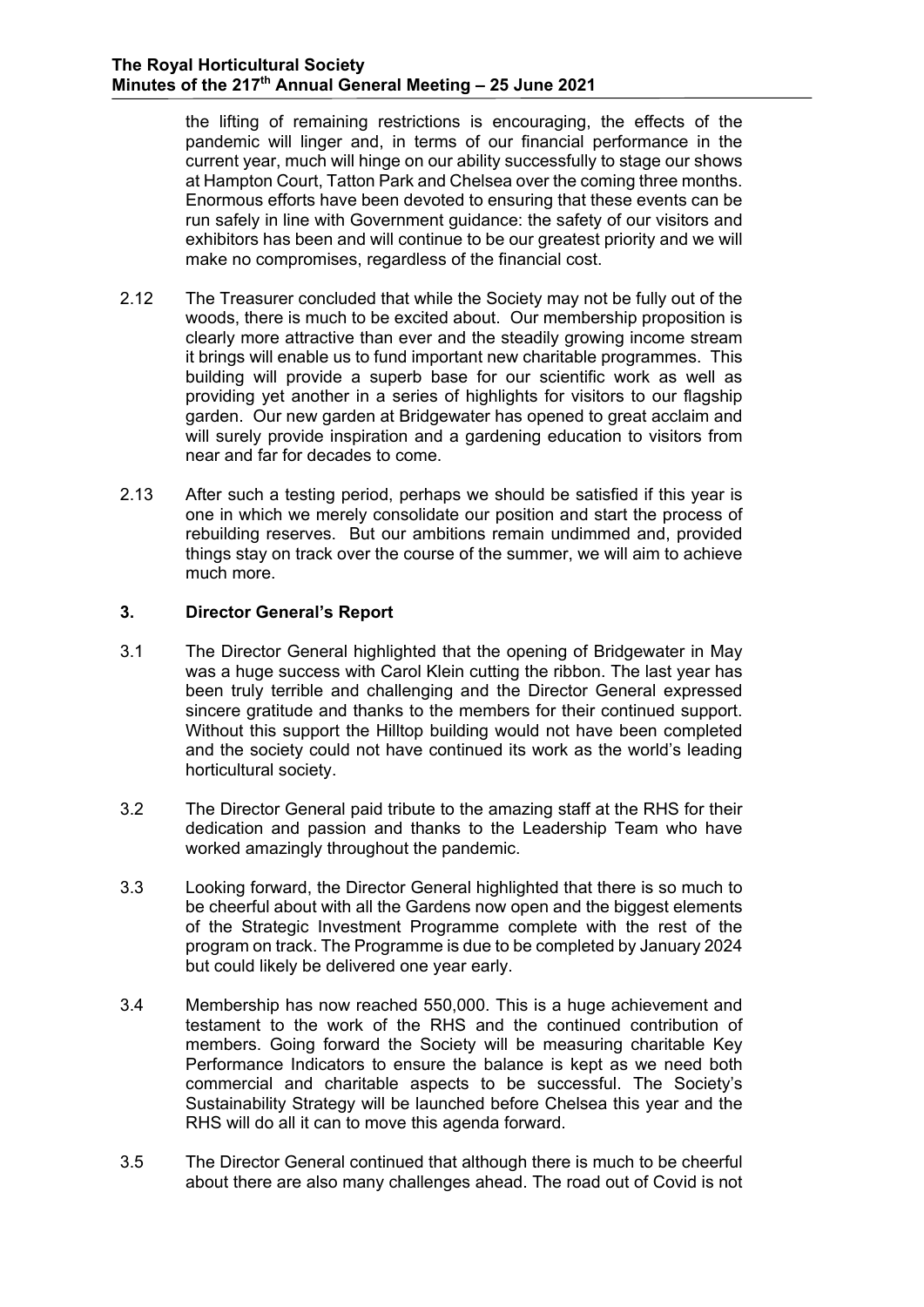guaranteed and Brexit is having an impact on plant supplies and increasing costs. With regard to the A3/M25 scheme, the Society has successfully lobbied to save the trees but there is still a risk of environmental damage and the Society will continue to lobby against this.

- 3.6 The Society is looking forward to the Hampton Court Garden Festival and Tatton Flower Show at the end of July and the RHS Chelsea Flower Show in September. With the Strategic Investment Programme almost finished the Society is focusing on sustainability and diversity to ensure a broader base and a new digital strategy will be launched to make sure that the Society is as relevant online as it can be. Community outreach work will also be increased. There is also much work to do to promote horticulture and gardening as a career to be proud of. The talent, experience and years of training required is something to be proud of and we should all encourage our children and grandchildren to take up a career in horticulture.
- 3.7 With regard to fundraising, the Annual Report stated that there is £6 million left to raise for the SIP, this has now reduced to £5 million after a very generous donation in the last month. The next project in the Programme will be the Harrogate Arms at Harlow Carr that will be renovated into a café and offices with an event space.
- 3.8 The Director General highlighted the power of plants, the power of gardening and the power of RHS research. There is now only 10 years left for us to take action and do something about the climate crisis and biodiversity crisis and we know as gardeners we have a big part to play in looking after our planet. We all need to act now for the future generations behind us and the Hilltop building is devoted to us finding solutions to this crisis.
- 3.9 The Director General concluded by thanking the Society's Patron, Her Majesty the Queen, and all of the Fellows, members, and volunteers who support the work of the RHS.

# **4. Annual General Meeting 2021**

## **a) Minutes of the 216th Annual General Meeting**

4.1 The meeting voted, by show of hands, to **APPROVE** the minutes of the AGM held on 31 July 2020, which would be signed as an accurate record of proceedings by the President.

### **b) Annual Report & Consolidated Financial Statements 2020/21**

- 4.2 The Treasurer proposed that the meeting should approve the RHS Annual Report and Consolidated Financial Statements 2020/21. The proposal was seconded by Dennis Espley.
- 4.3 Members were provided with an opportunity to ask questions about the Annual Report and Consolidated Financial Statements 2020/21.
- 4.4 The meeting then voted, by show of hands, to **APPROVE** the Annual Report and Financial Statements.

# **c) Election of President and Treasurer**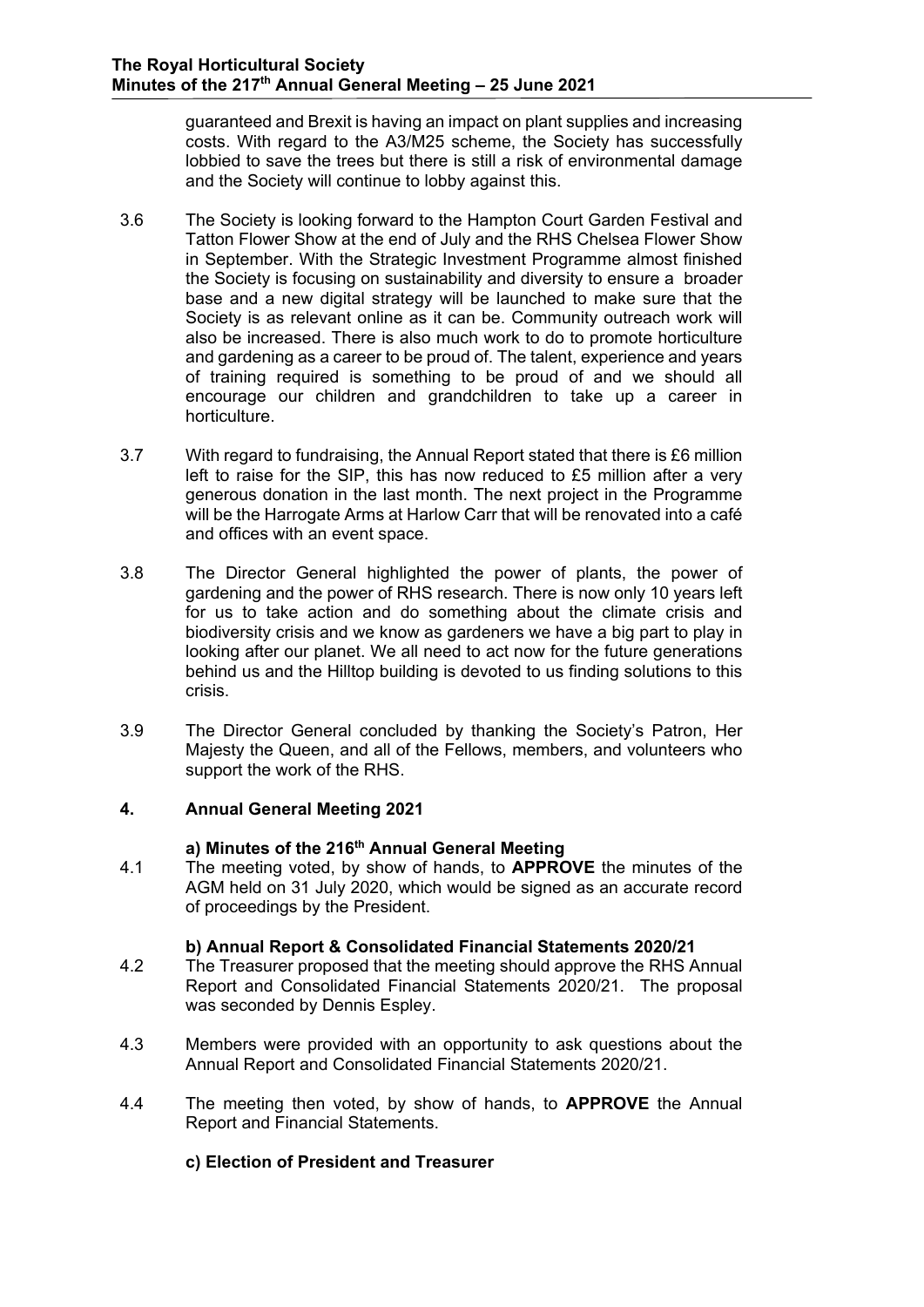- 4.5 There being no other candidates standing for the position, the Chairman of the Nominations, Appointments and Governance Committee declared Mr Keith Weed elected unopposed as President for 2021/22. Keith Weed was appointed President at the 2020 AGM.
- 4.6 There being no other candidates standing for the position, the Chairman of the Nominations, Appointments and Governance Committee declared Matthew Lindsey-Clark elected unopposed as Treasurer for 2021/22. Matthew was appointed to Council in 2016. He also sits on the Audit & Risk, Investments and People & Remuneration Committees.
- 4.7 The President expressed thanks for the opportunity to serve a further oneyear term of office.

# **d) Election of Ordinary Members to Council**

- 4.8 The President noted that every year, as part of the democratic running of the Society, at least three Ordinary Members of Council retire and the resulting vacancies are filled by election at the AGM.
- 4.9 James Alexander-Sinclair, Dennis Espley and Sarah Raven retire from office at the AGM and the President thanked them for their long standing support and contribution to the achievement of the Society's aims. These three vacancies would therefore be filled by election of candidates for a term of five years.
- 4.10 Wesley Kerr, Pamela Maynard and Nicola Spence had put themselves forward for election for the three vacancies.
- 4.11 There were therefore, three validly nominated candidates for three vacancies. Accordingly, Wesley Kerr. Pamela Maynard and Nicola Spence were elected unopposed as members of Council until the end of the 2026 AGM.
- 4.12 The full list of Council Members for 2021/22 is:
	- Keith Weed (President)
	- Matthew Lindsey-Clark (Treasurer)
	- Mick Crawley
	- Nick Dunn
	- Sarah Eberle
	- Wesley Kerr
	- Kate Lampard
	- Neil Lucas
- Pamela Maynard
- Lorna Parker
- Mark Porter
- David Rae
- Nicola Spence
- Xa Tollemache
- Janet Walker
- Jon Wheatley
- Ruth Willmott

# **e) Appointment of Auditors**

- 4.13 The Treasurer proposed, and Mark Porter seconded, that the meeting should approve the appointment of Crowe Clark Whitehill LLP as the Society's auditors for 2021/22
- 4.14 The meeting voted by a show of hands to **APPROVE** the said appointment.

# **f) Appointment of Vice Presidents**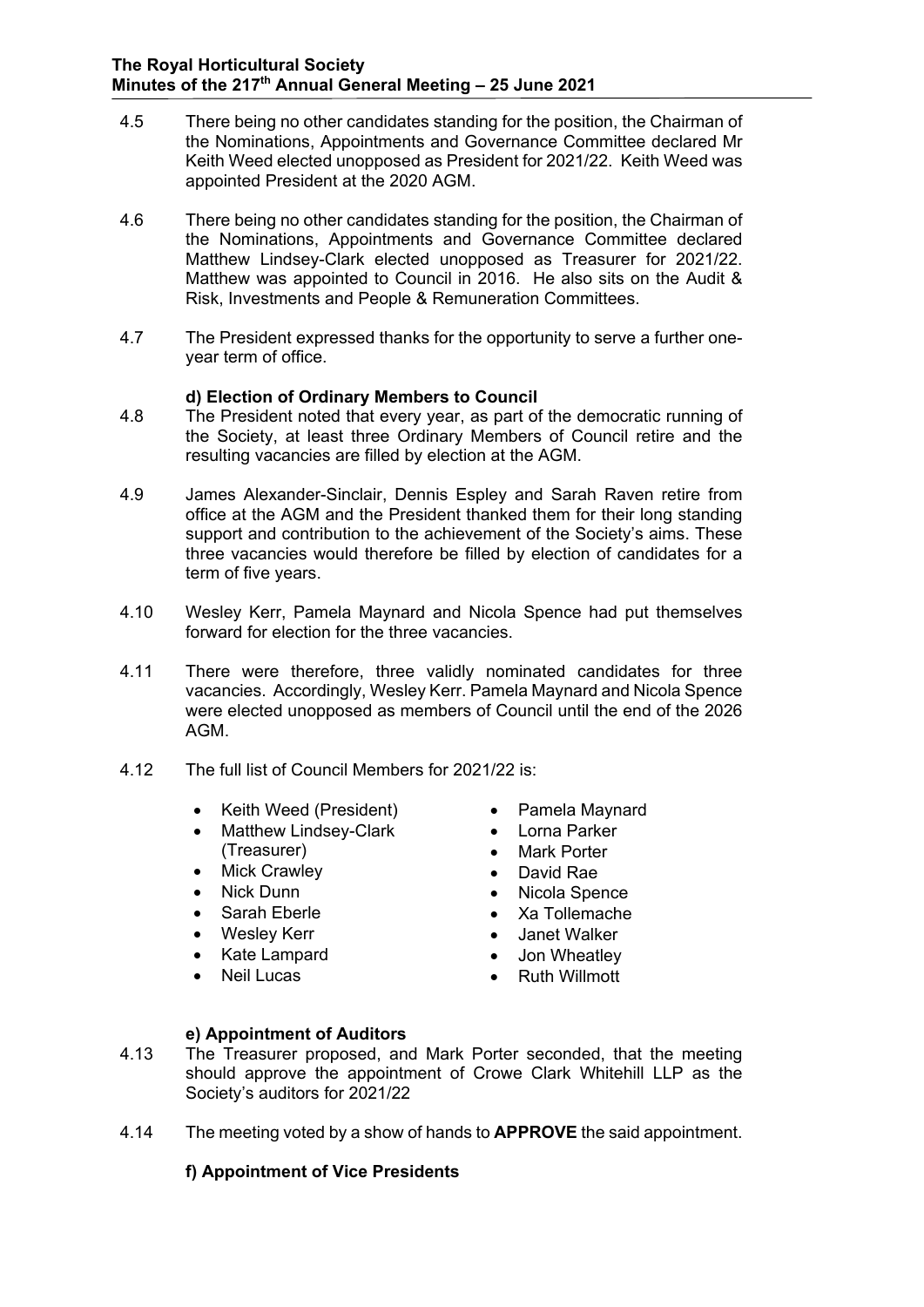- 4.15 The President announced the appointment of James Alexander-Sinclair as Vice President of the Society for the year to the end of the 2022 AGM.
- 4.16 The President also reported that Council had re-appointed the following as Vice Presidents for 2021/22:
	- Rosie Atkins
	- Michael Balston
	- Lawrence Banks CBE, VMH, DL
	- Baroness Floella Benjamin
	- Christopher Brickell CBE, VMH
	- The Count de Kerchove de Denterghem
	- Raymond Evison OBE, VMH
	- Mark Fane
	- Jim Gardiner
	- Rosy Hardy
	- The Rt Hon the Lord Heseltine CH, PC
	- Robert Hillier OBE, VMH
	- Professor Brian Huntley
	- Roy Lancaster CBE, VMH
	- Jekka McVicar VMH
	- Sandy Muirhead
	- Dr Henry Oakeley VMH

# **g) Close of AGM**

- Jane Pepper
- Dougal Philip
- John Ravenscroft VMH
- John Sales VMH
- Prunella Scarlett LVO
- Tom Stuart-Smith
- Vicomte Philippe de **Spoelberch**
- Dr Kiat Tan
- Alan Titchmarsh MBE, VMH, DL
- Richard Webb VMH

4.17 The President thanked those present and drew the formal proceedings of the AGM to a close.

### **5. Members' questions**

- 5.1 Members attending the meeting asked the following questions, some of which had been tabled in advance of the AGM:
- 5.2 *The Society has made an excellent job of covering the South East and North West areas of England with their gardens. There are significant populations in both those areas situated within a viable and repeatable day trip distance (50 miles) of 2 Gardens as shown in the attached map. That however leaves a swathe of the country across the Midlands a considerable distance and travel time from these Gardens. What plans does the Society have to 'level up' by constructing a Garden that will address the lack of coverage across the Midlands, a region of approximately some 7 million people? P Goff*

 The Director General responded that we have just opened our fifth RHS garden in Bridgewater, Salford, this month. There were many factors why this particular location was selected in the end, but when we started our search, it included looking at locations across the Midlands as we wanted to increase our presence in this area as well as across other areas of the UK. The fifth garden was part of our ten year Strategic Investment Plan and as we look to what we might do once this programme is finished, we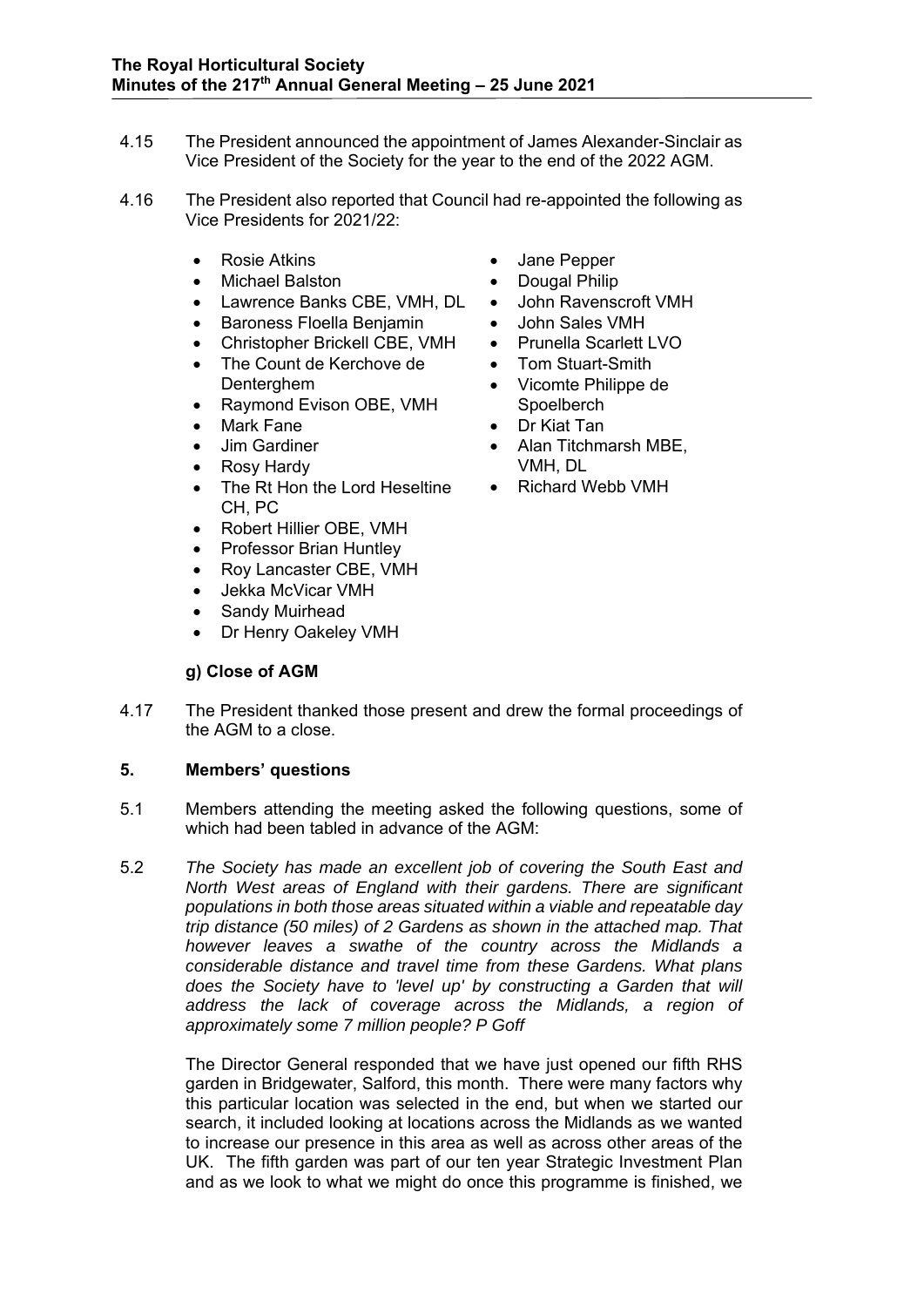will definitely consider the viability of a garden in in the Midlands. We do want to be relevant and accessible to more people everywhere in the UK, but we also need to be mindful of what we can afford and there are many elements to consider to find that perfect location for another RHS Garden. In the meantime we are very lucky to have our incredible RHS Partner Gardens in the Midlands such as Belvoir Castle – Grantham, Middleton Hall – Tamworth, The Dorothy Clive Garden - Market Drayton but many more too all of which can be found on our website.

5.3 *Last year, with changes to the AGM as a result of the pandemic, was the first year I had been able to participate in the AGM as a RHS member. Getting time off work and travelling to Wisley or another location is tricky for me and no doubt for many other members. I am unable to be at this year's in-person AGM either.* 

> *I understand that the National Trust's AGM later this year will be a mixed format of in-person and online. Will the RHS also consider moving AGMs online or to a mixed format to allow for greater participation by members. K Long*

5.4 *Oh dear, why oh why have you not included a Zoom option in this year's AGM? If the situation over the last year has taught us anything it is surely that there are hundreds of members of organisations who feel disenfranchised by their inability to attend physical face-to-face meetings because of distance or other inability to travel, and remote links give them an opportunity to participate.* 

> *I understand that you want to have a physical face-to-face meeting if at all possible but why should this be to the exclusion of a remote option? Surely both can be combined to everyone's advantage.*

> *I feel you have taken a backward step here and a valuable opportunity has been lost. E. Patricia Hammersley*

> The Present thanked the members for these helpful questions, which would be answered together and continued that he agreed with the sentiment of both. The more we can engage more members at the AGM the better.

> AGMs are formal events governed by bye-laws and rules. The RHS byelaws were created long before virtual meetings or zoom were even heard off. At present, the RHS bye-laws do not provide for the Society to hold an AGM virtually. That is to say we cannot currently have a virtual or part virtual proper AGM. We will shortly review the bye-laws, scheduled for later this year and look at potential changes to allow for greater flexibility at AGMs. Virtual elements will be considered as part of this review. Last year with Covid restrictions in place we were unable to hold an in-person AGM. The meeting was conducted with a limited number of trustees and officers on zoom. We recorded the zoom meeting and put it on the RHS website to share it with members.

> We will take the same approach at this years AGM as we did last year and record the AGM speeches and put them online on our website. So may I reassure both of our members they will get the same sharing of the AGM as we did last year. We are currently looking carefully at what other organisations are doing both in the corporate private sector as well as the not-for-profit sector to see what we can learn for the future and input these learnings into the bye-laws review. However let me end where I started and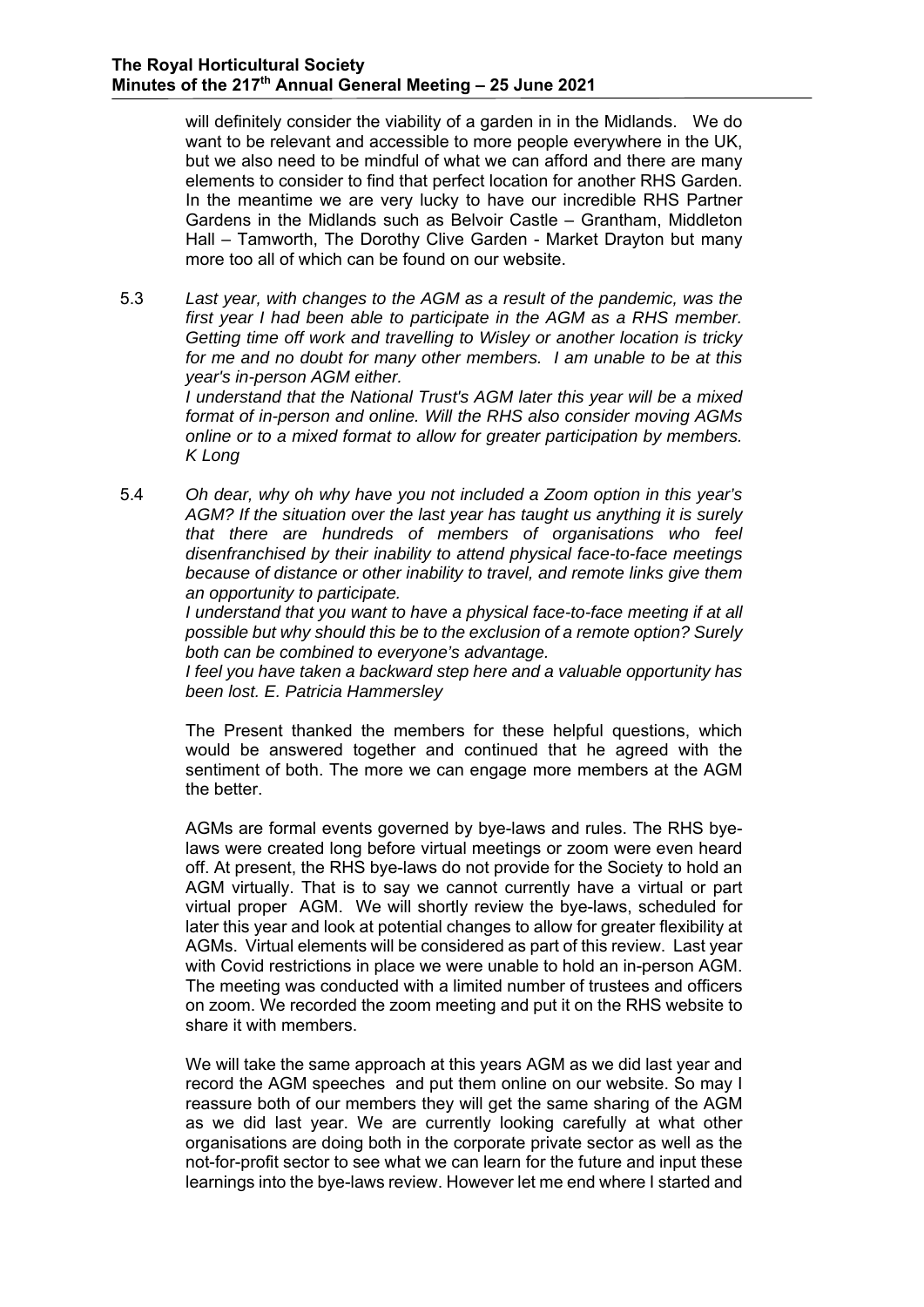say we will strive to find ways to share the AGM with more members and I would like to thank K Long and P Hammersley for taking the time to ask their questions.

5.5 *I note that in the 'Notice of the Annual General Meeting 2021' it is stated that there is only one validly nominated candidate for each of the roles of President, Treasurer and three Ordinary Council Members and that as such all of the nominated individuals will be elected unopposed.* 

*To the ordinary member the nomination process therefore appears to be a 'closed shop'.* 

*As I recall this situation arises in most years suggesting that it may be time to review the barriers to entry to the nomination process to create a more overtly democratic process.* 

*What action does the RHS propose to take to create a more democratic nomination process in future years? T Barnett* 

 The President thanked the member for the question which gave the opportunity to explain a little of the process behind the nominations we have today at the AGM.

Firstly may I start by reassuring you and everyone present that there is an open, fair and transparent process in place. If you google 'RHS Council election process' you will find an a clear explanation step-by-step on how to apply to become a Council member or if you google 'how do I become an RHS Council member' this document appears in the first page of the search as the sixth item. It is also on our website under the 'what we do' section. So it's easy to find out how to apply.

The document explains the RHS bye laws, eligibility, time commitment, interests and skills, how to stand for election with support of the Council or indeed stand for election without the support of the Council. For this year it explained that you needed to send in your Application by February 26. Our Nominations, Appointments and Governance "NAG" Committee chaired by Lorna Parker oversees all appointments, including those to Council.

We advertise Council vacancies through The Garden magazine in October of each year (with a reminder in December). We also invite those we work with across the governance structure (including many non-Council members) to 'advertise' these positions for us within their networks. Our aim in this is to attract submissions from as many people as possible.

Once submissions have been received, NAG undertakes a robust evaluation process, including an interview with NAG members. This ensures NAG can make informed recommendations to Council as to which candidates might receive their support (taking into account the skills currently on Council, succession planning, and the fit of the individual). For example ahead of this year's nominations we did a skills audit of the Council against our Strategic needs and identified the need to step up our Technology skills on Council and you will see a top rate Technology candidate here today. This year the NAG committee reviewed many more potential candidates than the 3 council nominations you see at the AGM. However you do not have to go through the evaluation process, any member may stand for election providing they meet the requirements in the Bye-laws and regulations and their nomination paper is signed by a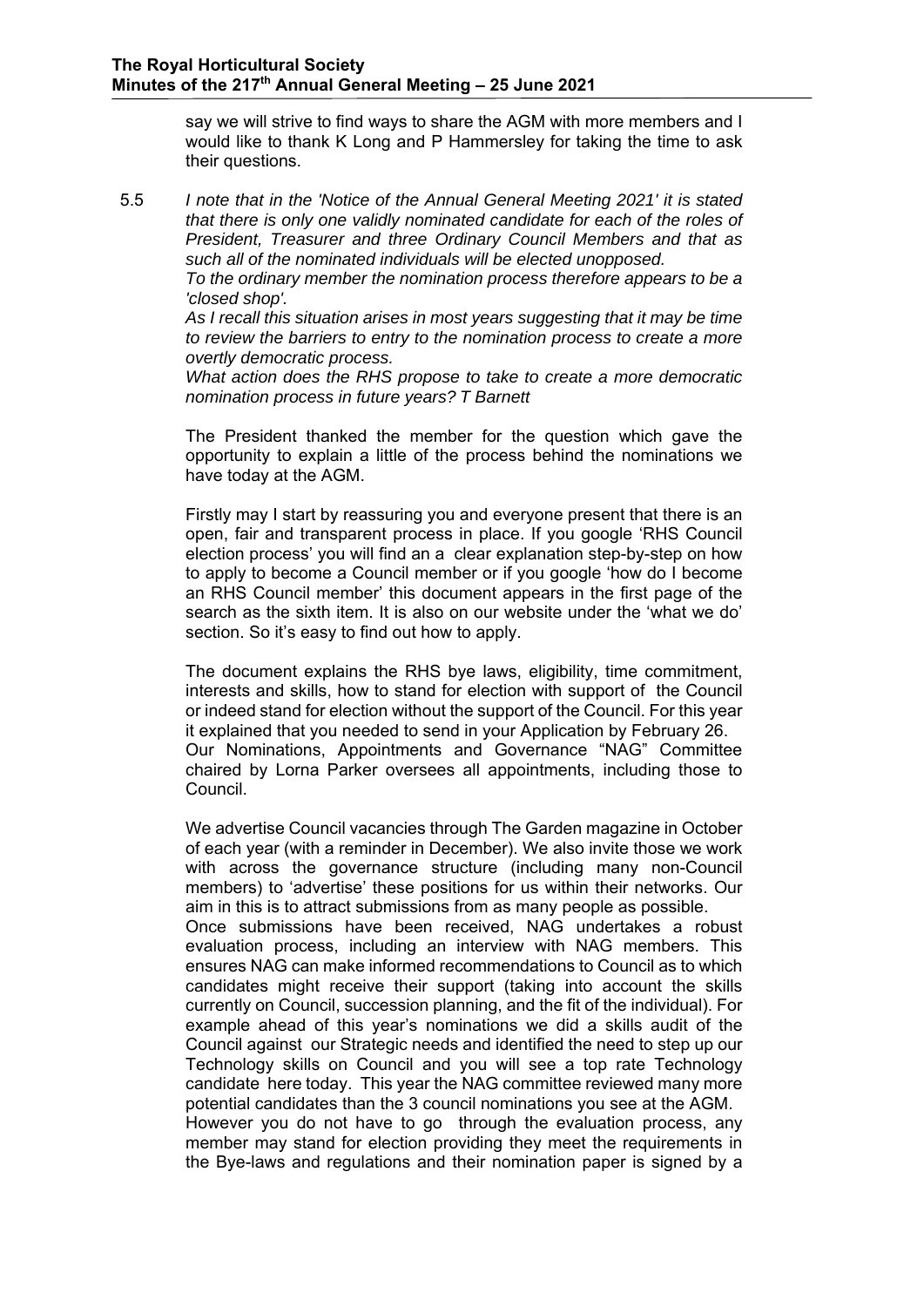proposer, seconder and six other supporters and can commit the necessary time.

We would welcome more nominations and have already undertaken to advertise more widely for the 2022 vacancies, such as on LinkedIn. Thank you for your question.

5.6 *The RHS has the most amazing assets from print, web, events, gardens etc – wonderful opportunity to bring in a partnership model of brands and suppliers to help grow the audience and add value - is there a commercial partnership strategy? J Hay* 

> The Director General responded that the activities of the RHS are a mix of charitable and commercial (that funds further charitable activities). The Society has a corporate partnerships team that works with like-minded brands in a number of areas such as advertising for The Garden, licensing products in retail and show sponsorship. The Director of Gardens and Shows outlined that there is a currently a good integrated model in place.

- 5.7 *Are you getting quotes from all the TV companies and not just the BBC. Bearing in mind how the BBC has treated the over 75's. P Kennedy*  The Director General responded that the contract with the BBC is reviewed every few years when the Society also speaks with other TV companies. However, at present the BBC is the only channel able to offer such large audiences and breadth of coverage.
- 5.8 *Is the magazine safe to continue to be posted and not just online as is the fashion? P Kennedy*  The Director of Members, Marketing and Digital responded that there is no intention to stop posting The Garden magazine and in member surveys the overwhelming number of respondents would like a hard copy. However, the Society is also investigating the option of a digital copy for those that would prefer this.
- 5.9 *Before the pandemic, cars parked in fields and on grass verges were a symptom of the excess number of car journey's generated by Wisley. Unpleasant overcrowding occurred here and at events like Chelsea. After the pandemic will the RHS continue to use pre-booking systems, or will the need to maximise the charity's revenue come before the need to set a good environmental example and protect the visitor experience. B Carr.*  The Director General responded that when the pandemic hit the Society had to move to pre-booking in order to manage capacity. Whilst operationally this has worked well there have been a high number of complaints from members unable to book and it is likely pre-booking will therefore be removed. The Director of Gardens and Shows outlined that access to carparks 4 and 5 at Wisley will be improved with the addition of an electric shuttle bus. It was also noted that during Covid many people choose to travel alone and as the pandemic eases it is likely people will go back to sharing cars.
- 5.10 *How many partner gardens does the RHS have and what is the take up? T Rogers*

 The Director of Horticulture, Education and Communities responded that in member surveys, partner gardens are continuously rated the  $3<sup>rd</sup>$  or  $4<sup>th</sup>$ most popular aspect of membership. The Society is pleased to have retained 207 gardens in 2021 and it is hoped that more will be added.